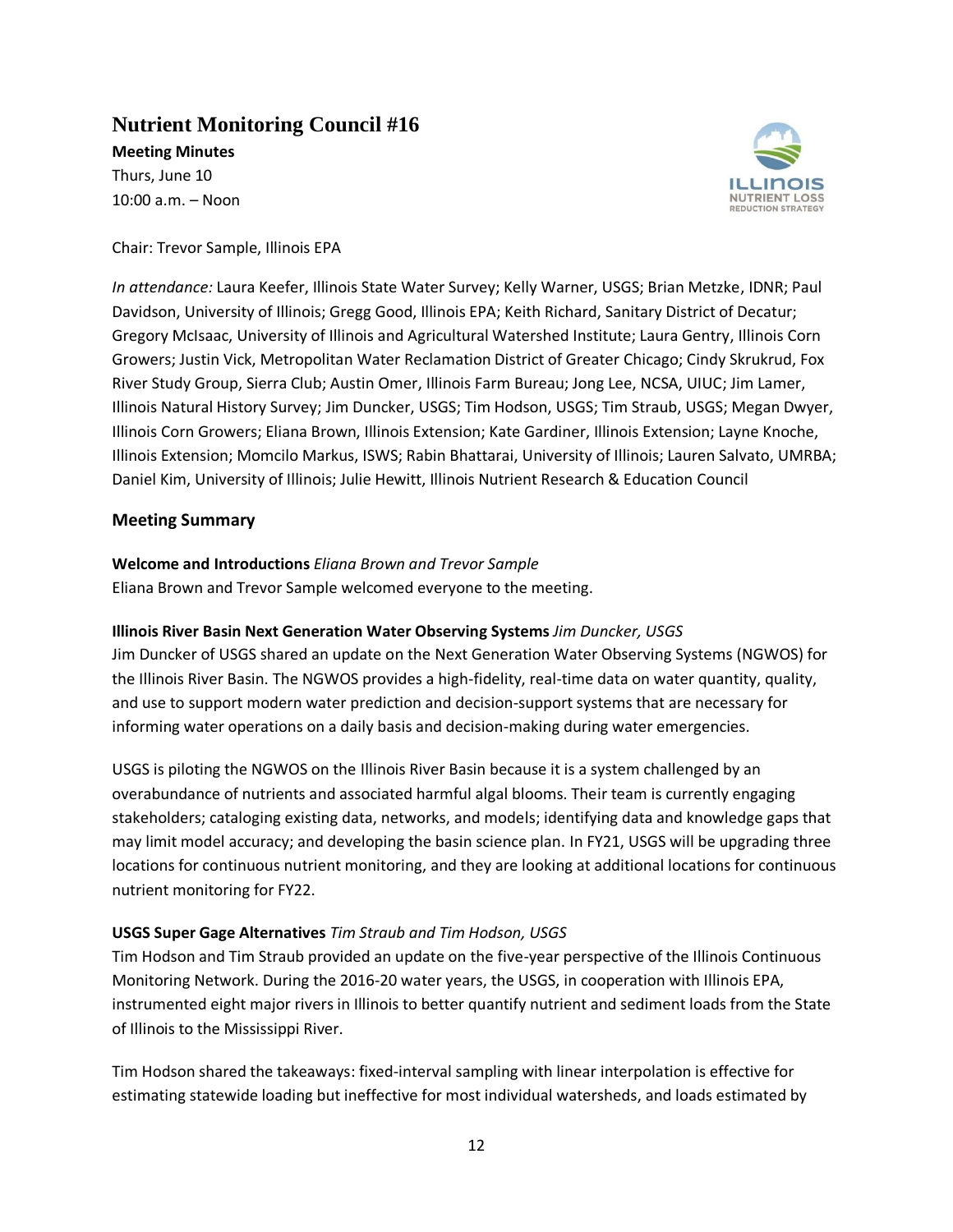discrete sampling were biased low or high depending on the method and those biases are not stationary. In economizing the Illinois monitoring network, there is a tradeoff between measuring how load is changing statewide and measuring where it is changing.

Tim Straub showed trends in turbidity and nitrate for the Illinois and Embarras Rivers, pointing out the peaks in nitrate that were caught by discrete sampling. He also shared annual alternatives for discrete sampling.

## **Future of Illinois Statewide Loading** *Trevor Sample, Illinois EPA*

Dr. Greg McIsaac has calculated statewide nutrient loads and provided water quality analysis to the Nutrient Loss Reduction Strategy effort. He has asked to be relieved of his duties. The NLRS Steering Committee thanked Dr. McIsaac for his efforts and is currently looking for partners to assist in continuing his work.

## **Rock River Study with Consultant** *Megan Dwyer, Illinois Corn Growers Assoc.*

Megan Dwyer shared an update on the Rock River Study. This study is being conducted to investigate the great increase in flow in the watershed. Phase I of the study identified six key areas that may be of concern and found flow was directly correlated. Phase II brought in additional partners to review data on a monthly scale, temperature, and physical inspections including GIS work. They feel that this area still requires attention to understand these numbers. In between Phases I and II, they have partnered with GROWMARK to offer low-cost cover crop seed for first-time adopters to farmers in Ogle, Lee, and Whiteside counties.

## **Illinois River Study** *Greg McIsaac, University of Illinois*

Dr. Gregory McIsaac provided an update on an Illinois River Basin study, which is a collaboration between himself, Dr. Momcilo Markus, Dr. Rabin Bhattarai, and Daniel Kim and funded by Illinois NREC. At the time of the meeting, a cooperative agreement with USGS was pending, which has since been approved and will allow Dr. Timothy Hodson to contribute his expertise to the project based partially on USGS funding. The objective is to identify and quantify factors contributing to increased phosphorus loads in the Illinois River at Valley City. The general approach is to construct P load budgets for different time periods and watersheds and use attribution analysis to relate temporal and spatial variation to P sources.

Preliminary conclusions are that P loads in monitored tributaries below Marseilles all increased from 1989-96 to 2015-19, but not enough to account for a 39% increase at Valley City. Additionally, the phosphorus load at Marseilles has been relatively stable - phosphorus load reductions in some upstream watersheds have been offset by increases in others.

# **Hypoxia Task Force Monitoring Workgroup** *Trevor Sample, Illinois EPA*

The workgroup met monthly March 2020 through April 2021 to focus on what a basin-wide nutrient monitoring network would look like, its funding needs, and existing water quality stations near state borders as well as identify sites where new stations could be established.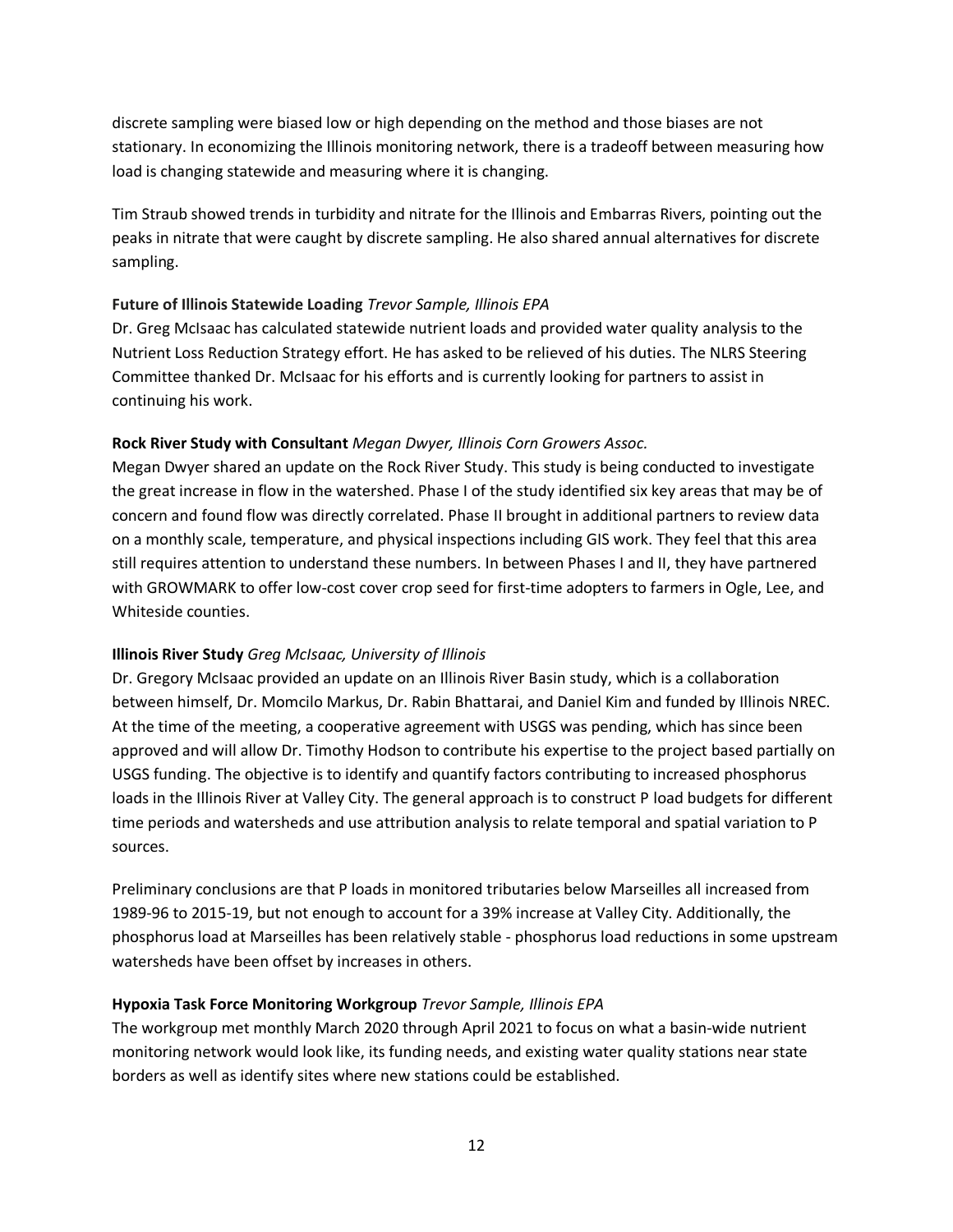USEPA contracted with Tetra Tech to provide an inventory of monitoring data from multiple agencies in the Water Quality Portal and surveyed each state to verify the results from the inventory and share whether their agencies are likely to continue to support existing sites and help identify opportunities to establish new sites to meet the objective. The data inventory and state survey results were combined to identify and prioritize sites.

Priorities were based on whether the site was on a large river, proximity to state boundaries, confluence with a larger river, whether site met baseline monitoring criteria (minimum monthly), and historical record of data. The whitepaper informing the HTF that the workgroup had met objective can be found at: [https://www.epa.gov/ms-htf/monitoring-workgroup-network-evaluation.](about:blank)

## **NMC Member Updates and Next Steps** *Eliana Brown, Illinois Extension*

Eliana Brown welcomed NMC members to share updates. The 2021 Illinois NLRS Partnership Conference is Wednesday, November 10. See go.illinois.edu/nlrs for more information. Kate Gardiner shared that the Illinois Nutrient Explorer is released: [https://iiseagrant.org/education/land-to-water-nutrient](about:blank)[explorer/.](about:blank) Cindy Skrukrud shared that the state legislature added a new purpose to the Partners for Conservation program, stating that implementation of state's NLRS is a purpose.

#### **Adjourn**

#### **Meeting Minutes**

**Welcome and Introductions** *Eliana Brown and Trevor Sample* Eliana Brown and Trevor Sample welcomed everyone to the meeting.

# **Illinois River Basin Next Generation Water Observing Systems** *Jim Duncker, USGS* Jim Duncker, Acting Basin Coordinator, provided an update on the Illinois River Basin Next Gen

The USGS Water Science Survey focuses on observing, understanding, predicting, and delivering water science to the nation. The USGS Water Science Survey has five goals: provide society the information it needs regarding the amount and quality of water in all components of the water cycle at high temporal and spatial resolution, nationwide; advance understanding of processes that determine water availability; predict changes in the quantity and quality of water resources in response to changing climate, population, land-use, and management scenarios; anticipate and respond to water-related emergencies and conflicts; and deliver timely hydrologic data, analyses, and decision-support tools seamlessly across the Nation to support water-resource decisions.

USGS looked to the National Academies of Science 2018 Consensus Study Report on the Future Water Priorities for the Nation. The report gave ten recommendations: enhance data collection; coordinate on data delivery; increase focus on relationships between human activities and water; develop a robust water accounting system; collaborate on water use data standards; ensure monitoring networks are adequate to assess changing conditions; focus on long-term prediction and risk assessment of extreme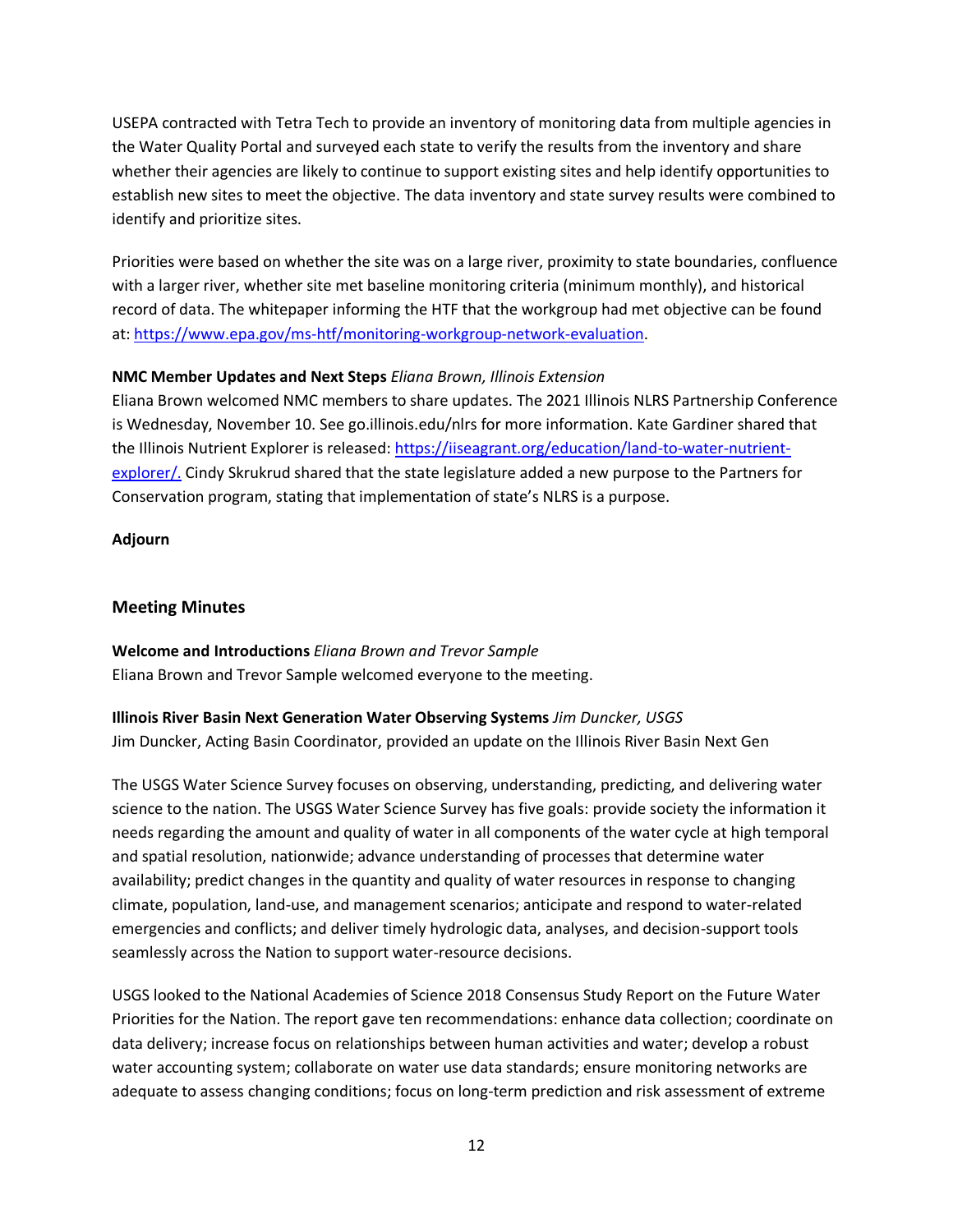water conditions; develop multi-scale, integrated, dynamic models that encompass the full water cycle; collaborate within and outside of USGS; and build a workforce ready to take on new water challenges.

USGS Integrated Water Science focuses on the loop of observe, understand, predict, and deliver. There are groups of modelers at different levels within USGS that work to better understand the processes that are happening and better improve the modeling. We're bringing that to the Illinois River Basin with NGWOS. One of the key components that we're working with is engaging stakeholders, so we want to speak with all the groups in the basin, including traditional and new partners.

The NGWOS provides a high-fidelity, real-time data on water quantity, quality, and use to support modern water prediction and decision-support systems that are necessary for informing water operations on a daily basis and decision-making during water emergencies. The Illinois River Basin provides an opportunity to implement the NGWOS in a system challenged by an overabundance of nutrients – primarily nitrogen and phosphorus – and associated harmful algal blooms. The steps are to identify water monitoring gaps and data needs related to integrated water modeling and stakeholder decision-making; establish integrated set of fixed and mobile monitoring assets in the water, ground, and air; integrate delivery of water quantity, quality, and use data; and work with partners and stakeholders to inform modern water prediction and decision-support systems. There is a changing scene in the monitoring world and part of that is the Internet of Things.

The pyramid shape of the framework represents the relative density of observations, with "few intensive sights measuring multiple parameters at a high frequency at the top and many survey points or remotely sensed pixels measured less frequently and for fewer parameters at the base" (Murdoch et al., 2014). The pyramid levels, starting from the bottom and going up to the top, are Inventories and Remote Sensing Data, Basin-Wide Monitoring and Surveys, Intensive Sub-Basin Monitoring, and then Test Beds.

As for the timeline, the project is between years zero and one. They are currently engaging stakeholders; cataloging existing data, networks, and models; identifying data and knowledge gaps that may limit model accuracy; and developing the basin science plan. Starting in February 2021, they spoke with the UMRBA and have since followed up with a meeting with the Corps of Engineers, MWRD, State water planning task force, and lots of NGO groups. We want to roll this out and get feedback, so we are trying to speak with as many folks as possible.

Illinois River Basin priorities are stakeholder input, data gaps, and transferability of NGWOS information. This includes information on sediment, nutrients, harmful algal blooms, water availability, stormwater, flooding, irrigation, municipal water supplies, navigation hazards, chlorides, interbasin transfers, emerging contaminants, PFAHs, and invasive species.

Illinois River basin identified as major contributor to Gulf Hypoxia. The Illinois EPA-led Nutrient Loss Reduction Strategy has the long-term goal of reducing loads from Illinois for total phosphorus and total nitrogen by 45%, with interim reduction goals of 15% nitrate-nitrogen and 25% total phosphorus by 2025. The state is monitoring 3 sectors: agriculture, point source, and urban stormwater. In the ag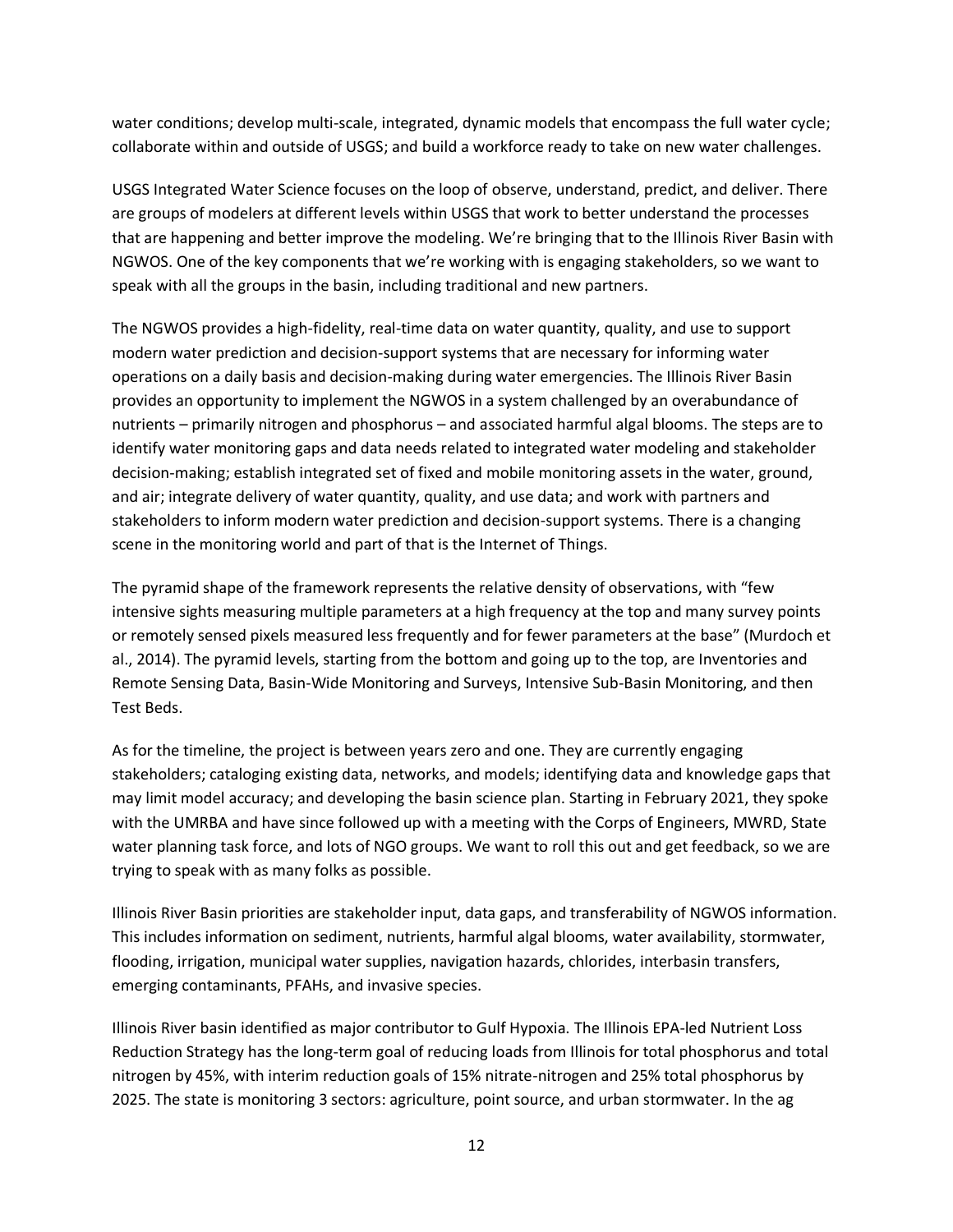sector, stakeholder interest remains high. Point source reductions are due to improvements in wastewater treatment facilities. Urban stormwater nutrient loss can be addressed by adding green infrastructure. Additional continuous monitoring "supergages" provide more sub-basin resolution.

Statewide Q, nitrate-N and TP estimated at 13%, 7%, and 26% above the baseline period. Point source TN at 75 million lb/yr is a 14% decrease from 2011. Point source TP at 14 million lb/yr is a 22% decrease. Reductions in TP yield from Des Plaines and Chicago HUCs of 15% and 27% correspond to reductions in point source discharges. There were increases in TP for Upper Sangamon, Macoupin, and several other HUCs. More frequent river sampling is needed, especially for phosphorus at high flows.

In FY21, we are upgrading three locations for continuous nutrient monitoring: Fox River at New Munster, WI; Grand Calumet River at Hammond, IN; and Illinois River at Starved Rock Lock and Dam. In FY22, we are looking at additional locations for continuous nutrient monitoring. There will be new continuous N and P instrument testing, new sub-basin continuous nutrient monitoring, groundwatersurface water interactions, and intensive synoptic monitoring. This will provide lots of hands-on information.

# Discussion:

Cindy Skrukrud: I chair a group that works on the Fox River in Illinois, so I am excited to hear about this. I got a call from a friend who works in Wisconsin, and he shared a survey link. Is that something that we should use?

Jim Duncker: I can drop the link to that. It is a short questionnaire, and we welcome feedback.

Cindy Skrukrud: Is this effort going to be compiling data that USGS collects? I know you are already monitoring for us at Stratton Dam, but we also collect data, so I was wondering if you are interested in looking at that.

Jim Duncker: This is just the NGWOS presentation, but IWAS and Integrated Water Predictions are the modelers working at another level. What we are doing is collecting data needed for some basin-scale modeling to improve those predictions. Some of the data needed to run those models is collected by partners. We are doing some data mining for data that we do not collect. As Basin Coordinator, one of the challenges is that we are not hearing much from the modelers yet on what they need.

Gregg Good: I wanted to share our response to what is going on at Starved Rock. Yesterday, while on a call with UMRBA, Nicole Manasco shared that her folks in the field found green water at Starved Rock again. My staff are meeting others from Peoria and the Army Corps to collect samples there today. Because we got a USEPA grant in October, we have been able to work with our lab to do different collections. After that, USGS called and is interested in doing something. The cooperation yesterday was just fantastic. With NGWOS, getting new high-tech equipment at Starved Rock will be great to get more information. We will keep people informed with what we find out about the toxin levels.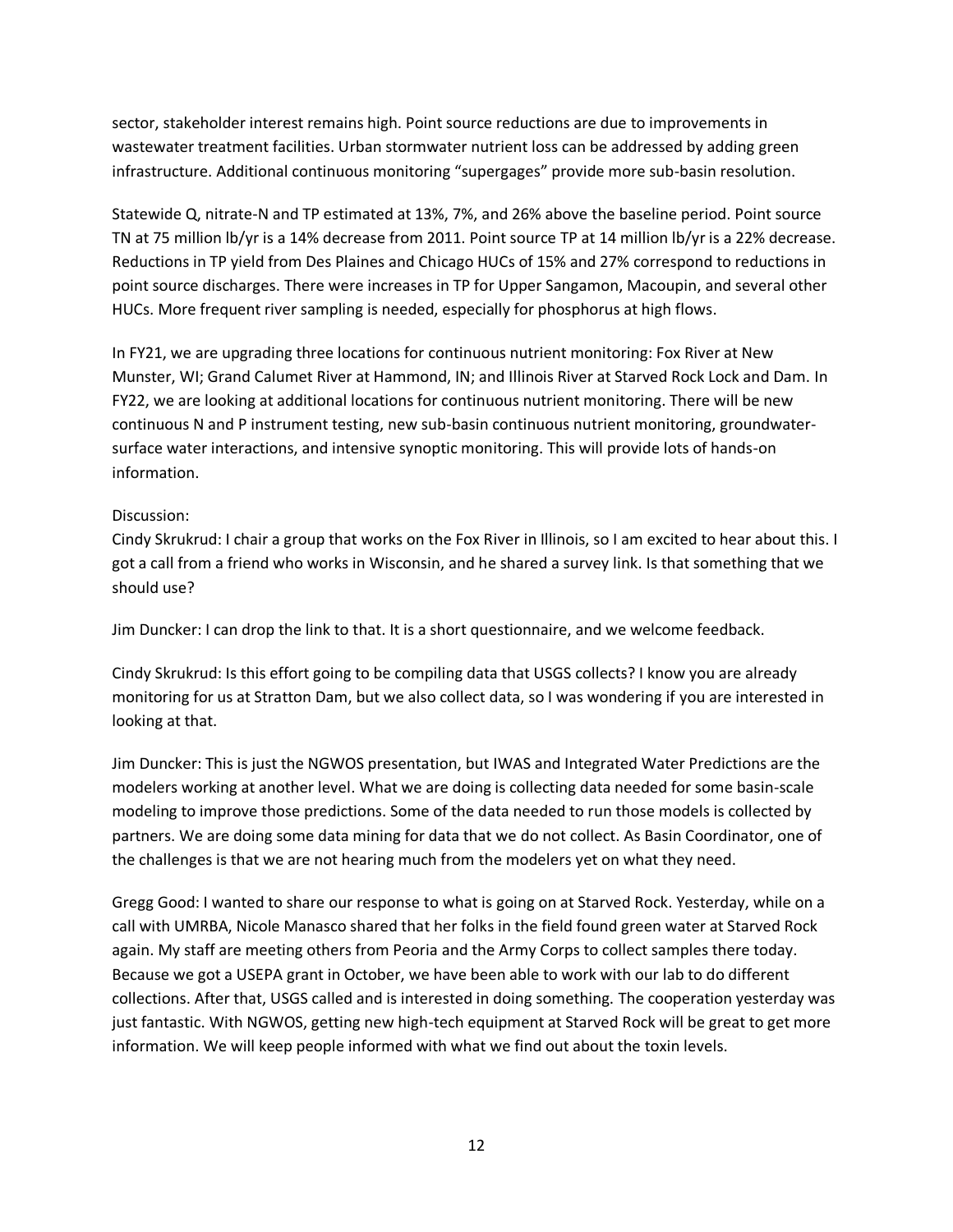#### **USGS Super Gage Alternatives** *Tim Straub and Tim Hodson, USGS*

Tim Hodson and Tim Straub provided an update on the five-year perspective of the Illinois Continuous Monitoring Network.

During the 2016-20 water years, the USGS, in cooperation with Illinois EPA, instrumented eight major rivers in Illinois to better quantify nutrient and sediment loads from the State of Illinois to the Mississippi River. Any time you put instrumentation into a harsh environment, things can go wrong. How you deal with these missing periods is very important. We developed our own approach using Bayesian machine-learning. In short, the model estimates the probability distribution of missing data given imperfect observations. Tim Hodson showed the imputation model at work for the nitrate load from the Green River based on discrete sampling with surrogate regression (C5), continuous data imputed with the C5 model, and continuous data with Bayesian imputation.

In measuring loads, we saw an improvement in prevision and bias in using continuous monitoring. Most of our uncertainty is coming from Kaskaskia and Illinois River. We have invested resources to address this and hope to improve our estimations. With turbidity, it might not be that helpful to monitor in the Rock River, but with Embarras and Little Wabash, it would help to reduce our statewide uncertainty. There was a large improvement in continuous modeling as opposed to discrete monitoring for suspended sediment.

Looking at Illinois load uncertainty over five years, Tim found that with linear interpolation, the model often underpredicts the load. We are interested in looking at loads at two different times. At a 20-day sampling period, uncertainty can be below 5%. Linear interpolation works pretty well for estimating statewide load.

Looking at load uncertainty over five years for the Embarras, linear interpolation caused the model to overpredict the load. At a 20-day sampling period, uncertainty was over 20%.

Takeaways are that fixed-interval sampling with linear interpolation is effective for estimating statewide loading, but ineffective for most individual watersheds. Loads estimating by discrete sampling were biased low or high depending on the method and those biases are not stationary. They change with changes in flow, changes in watershed management over time. While we may be able to correct for them to an extent, that will never be perfect. Finally, in economizing the Illinois monitoring network, there is a tradeoff between measuring how load is changing statewide and measuring where it is changing. The former they can do pretty easily, but will lose the ability to discern what's going on at the local or HUC-8 scale.

Tim Straub showed gage height, turbidity, and nitrate for the Illinois River at Florence. The peak of the turbidity often occurs at the rising limb of the hydrograph, not at the peak. The Illinois River turbidity peaks within 24 hours and that is not uncommon. There are similar trends with nitrate at the Embarras – the nitrate is more pronounced, which may come into play with what Tim Hodson was discussing. This peak was within a day of the Illinois River peak, so it is often hard to get to the sites for sampling. The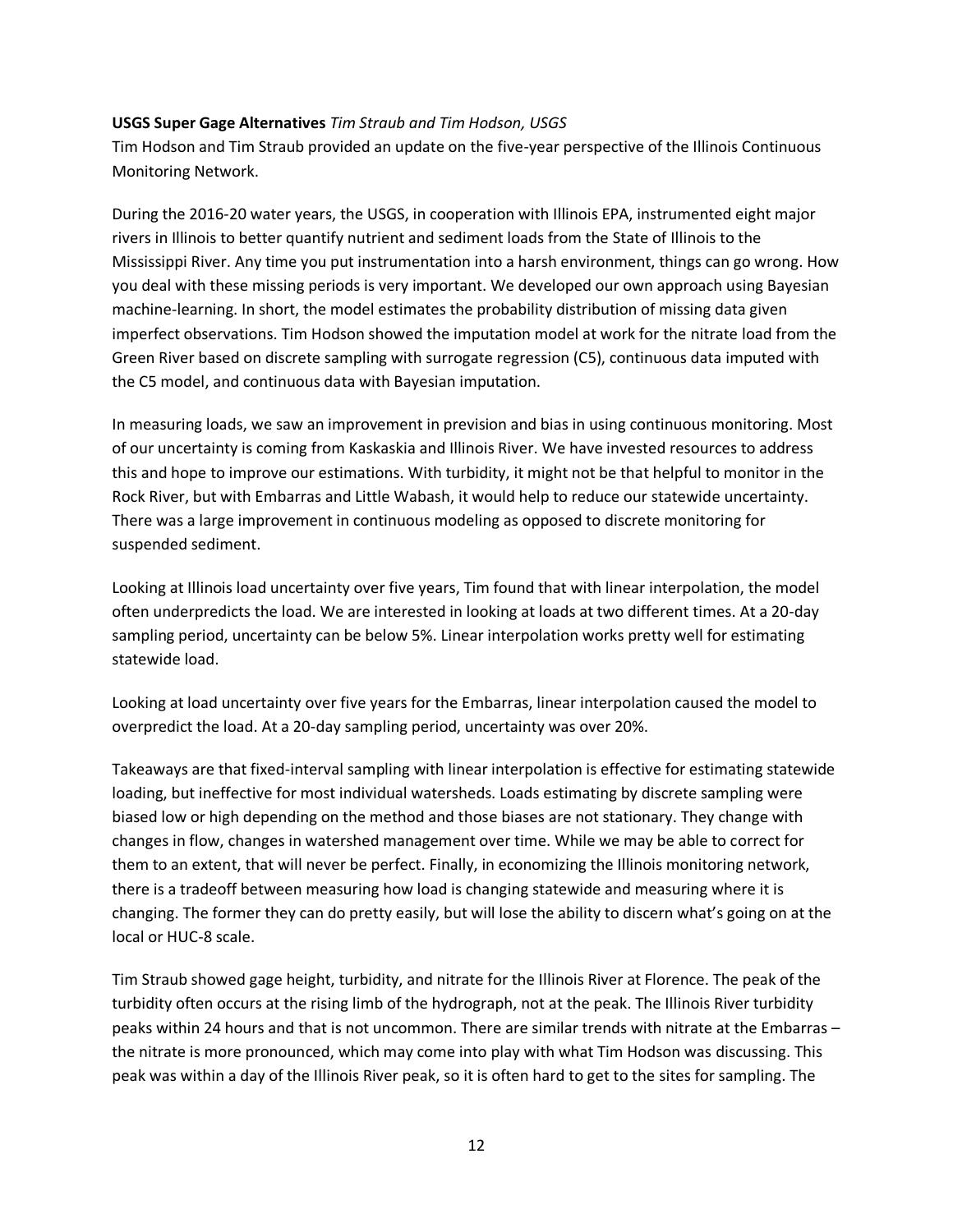surrogates tell us when to sample. Without the surrogates, I would never have guessed we needed to get there so quickly. These peaks also often happen over holidays, on the weekends, or at night.

Annual alternatives include existing without second turbidity probe (range for cooperator share 350,000 – 375,000 annually); existing without second turbidity probe, pH, temperature, Spec Cond (250,000 – 275,000); subtract two sites (190,000 – 215,000); subtract four sites (130,000 – 155,000); discrete sampling only (8 sites and 15 samples each site) (80,000 – 100,000); and modeling (WRTDs and Linear Interpolation plus reporting) (30,000 – 38,000). Wanted to provide some ballpark numbers.

# Discussion:

Gregg Good: The current eight-station super gage network agreement goes through collection date of September 30.

Trevor Sample: Whether we continue what we are doing or alter it at a lower cost.

Austin Omer: Is there going to be a white paper or report of Tim's analyses? Is there a larger USGS report for the US of the comparison of "super" gauges vs. discrete monitoring?

Tim Hodson: There will be a report for the Illinois Network, which is being copy-edited now. Casey Lee has published reports related to your other question, but he focused on larger rivers, and some of his findings are not representative of smaller rivers. Casey Lee and others 2019: [https://pubs.er.usgs.gov/publication/sir20195084](about:blank)

Austin Omer: Thank you, Tim. I look forward to reading both.

## **Future of Illinois Statewide Loading** *Trevor Sample, Illinois EPA*

Trevor Sample shared an update on the future of Illinois statewide loading. Dr. Greg McIsaac has calculated statewide nutrient loads and provided water quality analysis to the Nutrient Loss Reduction Strategy effort. He has asked to be relieved of his duties, so we are currently looking for partners to assist in continuing his work, which includes annual statewide loads. We thank Dr. McIsaac for his work on this effort.

# **Rock River Study with Consultant** *Megan Dwyer, Illinois Corn Growers Assoc.*

Megan Dwyer shared an update on the Rock River Study. This study is being conducted because it is a priority N watershed and has showed a great increase in flow. There is something going on there, they think flow is a driver but wanted to investigate it.

For Phase I, Illinois Corn Growers Association reached out to Dan Perkins and asked him to investigate this using existing data. They identified six key areas that may be of concern and flow, crop yield, land use change, and how tile drainage adoption was changing and could potentially impact some of this. Dan looked at existing data from Illinois EPA, USGS, NASS, agronomy retailers in the area, etc. After looking through the data that existed, the only thing that directly correlated was flow. That led to some more questions, and we wondered if something was missing. In some of the data, there are negative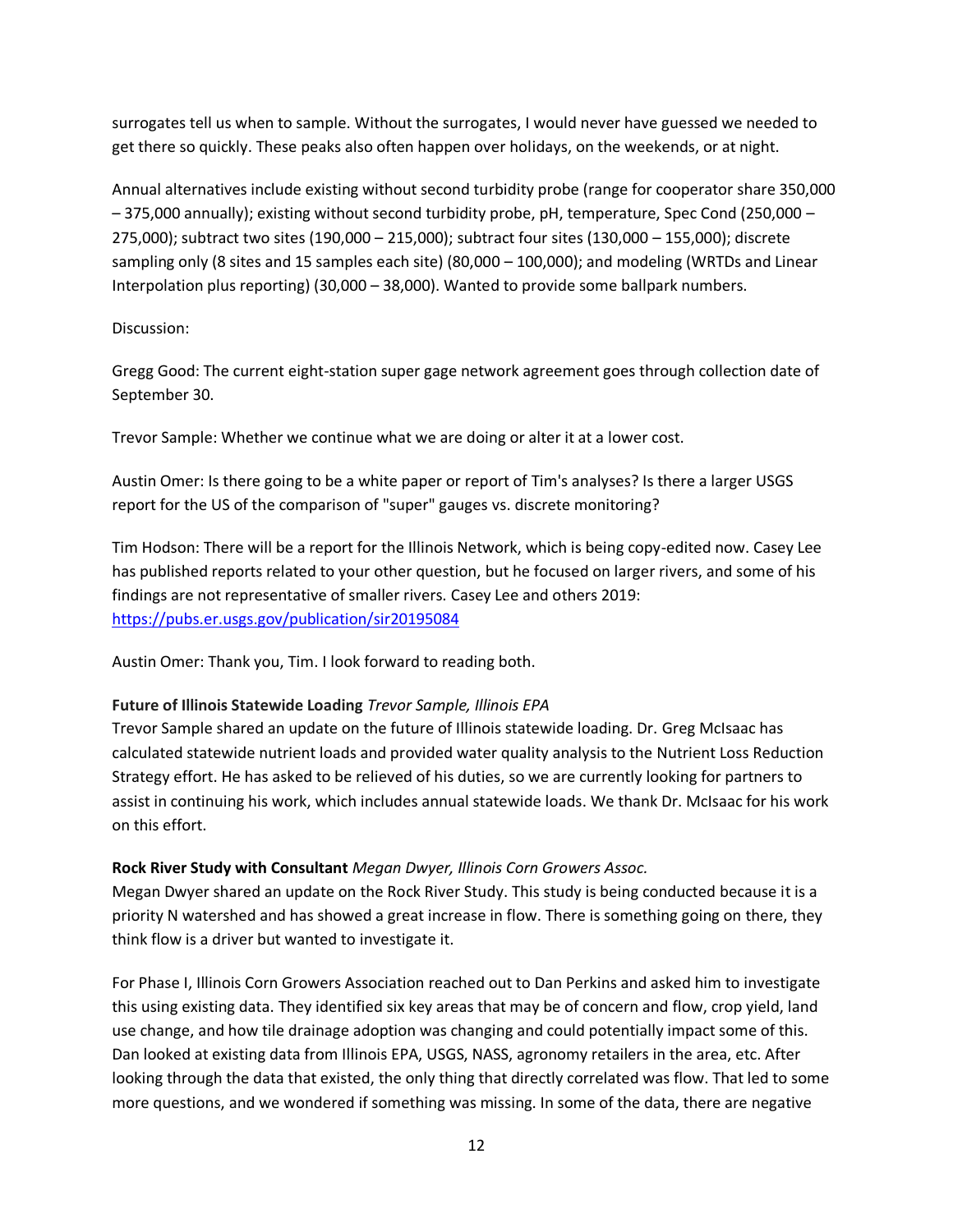nitrate loads, which do not make sense. Looking at these at an annual timetable might not make sense. We know that point source plays a part in nutrient loss, so we considered if it could play a part here. We did not see an increase in crop acres, taking nonproduction land into production, but we did see taking continuous corn into corn-soybean rotation.

Next, Phase II involved Dr. Greg McIsaac and looking at a monthly timestamp rather than annual. They will also look at temperature. We will be working with USGS to do physical inspections at the different sites and dams, looking at groundwater for possible nitrate loading, and looking at what could exist from a point source contribution. We are also looking to work with SIU Edwardsville's GIS team. We feel that this area still requires attention to see why these numbers are what they are. In between Phases I and II, we have partnered with GROWMARK and farmers in Ogle, Lee, and Whiteside counties are eligible to apply through Illinois Corn Growers to receive low-cost cover crop seed for first-time adopters.

#### Discussion:

Greg McIsaac: Those negative N loads all occur at low flow in the baseline period, so that could be a consequence of in-stream denitrification or of mixing groundwater with surface water. We will try to look into that. In terms of the change in practice, there was an expansion of irrigation from the 1970s to the mid-1990s, so that is another factor that could be having an influence.

Cindy Skrukrud: I think this is great that you guys are looking at this. Have you been in touch with the new Rock River Watershed group? That is led by wastewater facilities that have new requirements to do a nutrient reduction plan so that could be helpful for you to work together.

Megan Dwyer: We have not, but that sounds great to get some synergy going.

Cindy Skrukrud: I can get that contact to you.

## **Illinois River Study** *Greg McIsaac, University of Illinois*

Greg McIsaac provided an update on phosphorus loads in the Illinois River Basin from 1978 to 2019, which is a collaboration between himself, Dr. Momcilo Markus, Dr. Rabin Bhattarai, and Daniel Kim with funding from NREC. The Illinois River total phosphorus loads at Valley City and Marseilles has seen an increase of 30-40% at Valley City. Marseilles gets all the wastewater from Chicago and MWRD has been pretty flat despite the fact that MWRD has reduced its loads in recent years. Project objectives are to identify and quantify factors contributing to increased P loads in the Illinois River at Valley City. The general approach will be to construct P load budgets for different time periods and watersheds and use attribution analysis to relate temporal and spatial variation to P sources.

Data will include USGS flow and concentrations where available, and the Illinois EPA ambient water quality monitoring network concentrations. Load estimations will use WRTDS-K new version of WRTDS loads of TP, DP, TSS, VSS, and chloride. Point source data will come from MWRD (early 1980s-2019), Sanitary District of Decatur (mid 1990s – 2019), USEPA ECHO system (2011-2019). Land cover, population, older point source data is from Falcone (2018).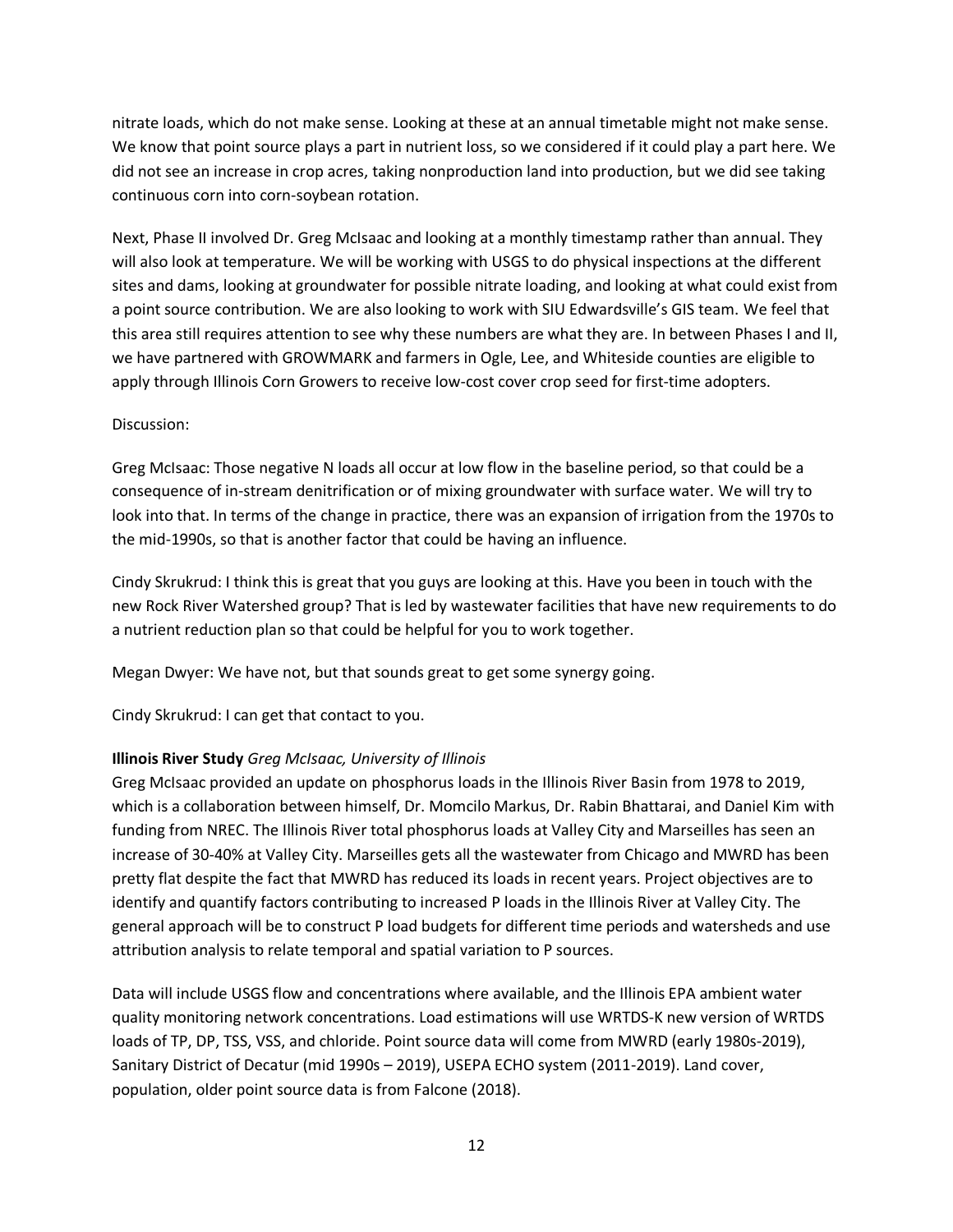Greg showed preliminary results of TP yields at Marseilles, Kankakee at Wilmington and Fox River at Dayton using WRTDS-K. The Illinois River has been pretty flat at Marseilles. We are seeing some reductions in some of the upstream basins, but those are offset by some of the other basins. The Fox River at Dayton has been fairly flat, as well as the Kankakee at Wilmington. When you subtract off the Kankakee and isolate the more urban part of the river, the yields have been higher.

Greg showed the preliminary results of TP load downstream of Marseilles. Sum of TP loads from 78.2% of the upstream watershed is greater than TP load at Valley City. That means there is phosphorus accumulating above Valley City, possibly in the river sediments. There have been extensive studies of sediment budgets in the Illinois River. The change of Sangamon River at Oakford between 1989-96 to 2015-19 increased about 45%. It adds up to a 9% increase.

Preliminary conclusions and questions are that P loads in monitored tributaries below Marseilles all increased from 1989-96 to 2015-19, but not enough to account for a 39% increase at Valley City. Could this be mobilization of P stored in the river sediments, changes in river flow and chemistry (chloride and pH), greater mobility of dissolved P, or point sources? Additionally, the phosphorus load at Marseilles has been relatively stable - P load reductions in some upstream watersheds have been offset by increases in others.

## *Discussion*:

Jim Duncker: Perhaps increasing chloride coming out of Chicago is mobilizing P?

Greg McIsaac: That's a possibility, I can't prove that. Because the loads, there will probably be different factors working at the same time to promote higher dissolved phosphorus. I'm not saying it's the only factor, but it could be a factor.

Trevor Sample: When Dr. McIsaac and Megan talked about the groundwater portion in the Rock River, we're hopeful that we can help fund that portion of the study.

Greg McIsaac: Through the groundwater section of the water survey, is that correct?

Trevor Sample: That's right.

Gregg Good: We've heard from UMRBA that chlorides are going up all over the Midwest. Any thoughts on why that is? Aren't we getting smarter with how much we are putting on roads, or is it water softening?

Greg McIsaac: I do not know, perhaps that is a good question for the group. I have seen that water softening is a possibility.

Laura Gentry: From a nonpoint source perspective, we talk about legacy P. It looks like two of your explanations relate directly to that issue. When do we get to the point where we directly address this? Have we concluded there is nothing to be done?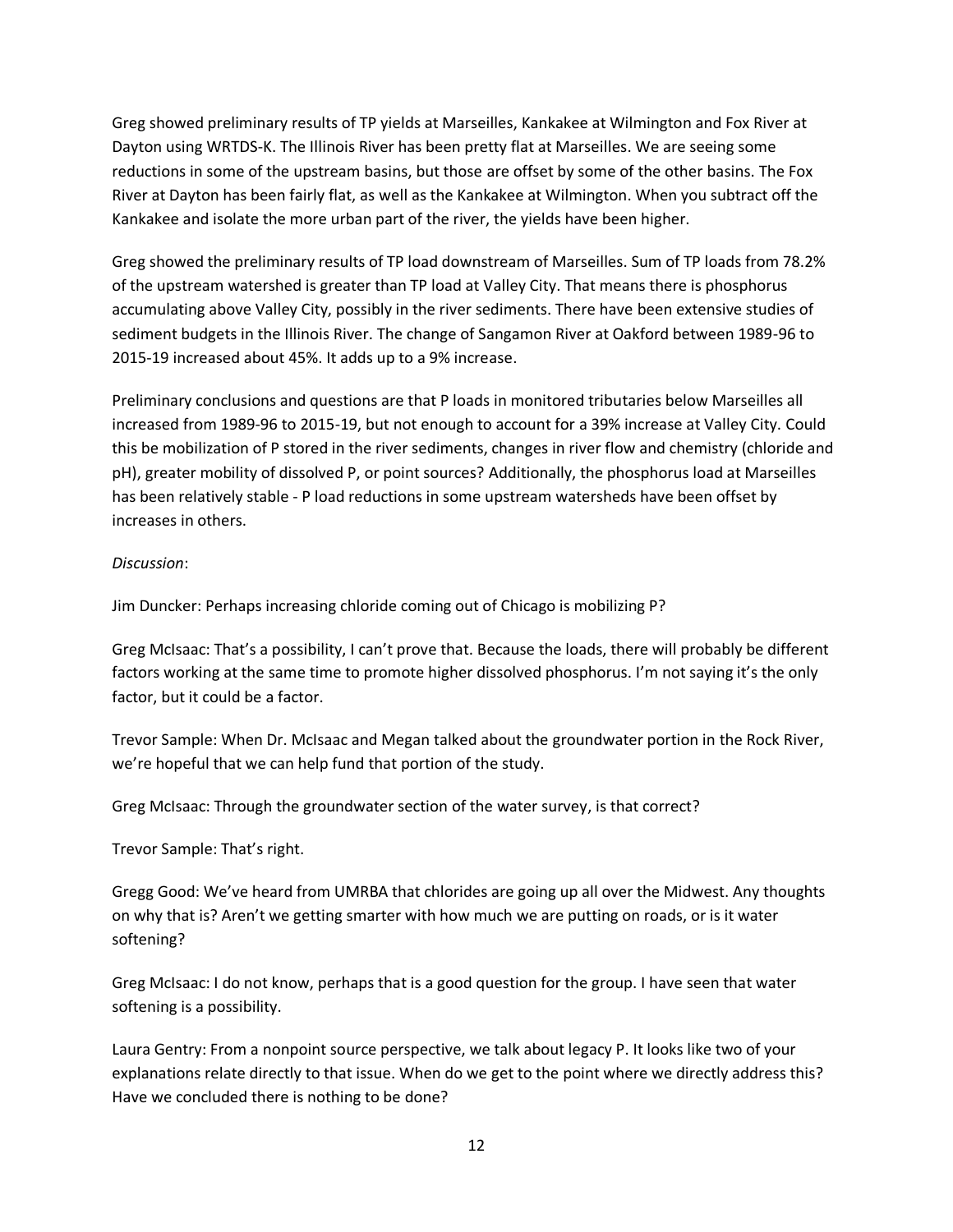Greg McIsaac: I have not concluded that. There is quite a number of practices for streambank restoration. Stream beds will be more challenging, but I think there is some interest in that. Going back to chloride increasing, from what I have seen most of the increase is coming from the Fox and Upper Illinois Rivers. Not as much of an increase from the ag areas. There could be a geological component too.

Laura Gentry: It is hard for us to convince farmers to change either P application strategy if they feel like the streambank P issue is insurmountable. I wish we could point to a way we are addressing it.

Greg McIsaac: A big chunk of this P is ending up in river sediments, so it is not helping anyone there. If we are going to stop river sediment loads, we must stop putting things into the river.

Jim Duncker: The Chicago DOT loves road salt. I am sure you could go up in May or June and find remnant road salt and we would see pulses of chlorides in the spring, way after the last road salt application. It does not surprise me and could be something to look at.

Justin Vick: The increased chlorides could be due to increased precipitation.

Cindy Skrukrud: Yes, to both water softening and road salt. ISWS is going to perform trends analysis on chloride and conductivity on Fox River data.

Lauren Salvato: I believe the increasing chloride trends are because it is not easily removed from water bodies and the additive effects are further increasing toxicity.

Cindy Skrukrud: There is a collective Sensible Salting effort underway in NE IL.

Jim Duncker: We talked to the CDOT and requested a reduction in road salt in a two-mile study reach. They fully committed to it but the information never made it to the truck driver.

Cindy Skrukrud: I know the water quality specialist from McHenry County is interested in it and they're working on a manual now, which would be used to train private operators who put salt down in parking lots and such. Then there would be a certification program and ultimately, legislation that would give shopping center owners some liability coverage if they are using applicators who have been through this training.

Lauren Salvato: There's a Chloride Technical Management Workgroup coordinated by USEPA Region 5 and includes other New England states, for those who are interested.

## **Hypoxia Task Force Monitoring Workgroup** *Trevor Sample, Illinois EPA*

Following the 2019 Hypoxia Task Force meeting in Louisiana, member states drafted a letter to the Federal partners requesting assistance to states on several issues. During the February 2020 Hypoxia Task Force meeting in Washington D.C., the letter was discussed, and the result was the formation of several working groups dedicated to addressing those issues. Workgroups include Monitoring, Funding, Research Needs, Adoption of Innovative BMPs, Communications, Ecosystem/Social Metrics,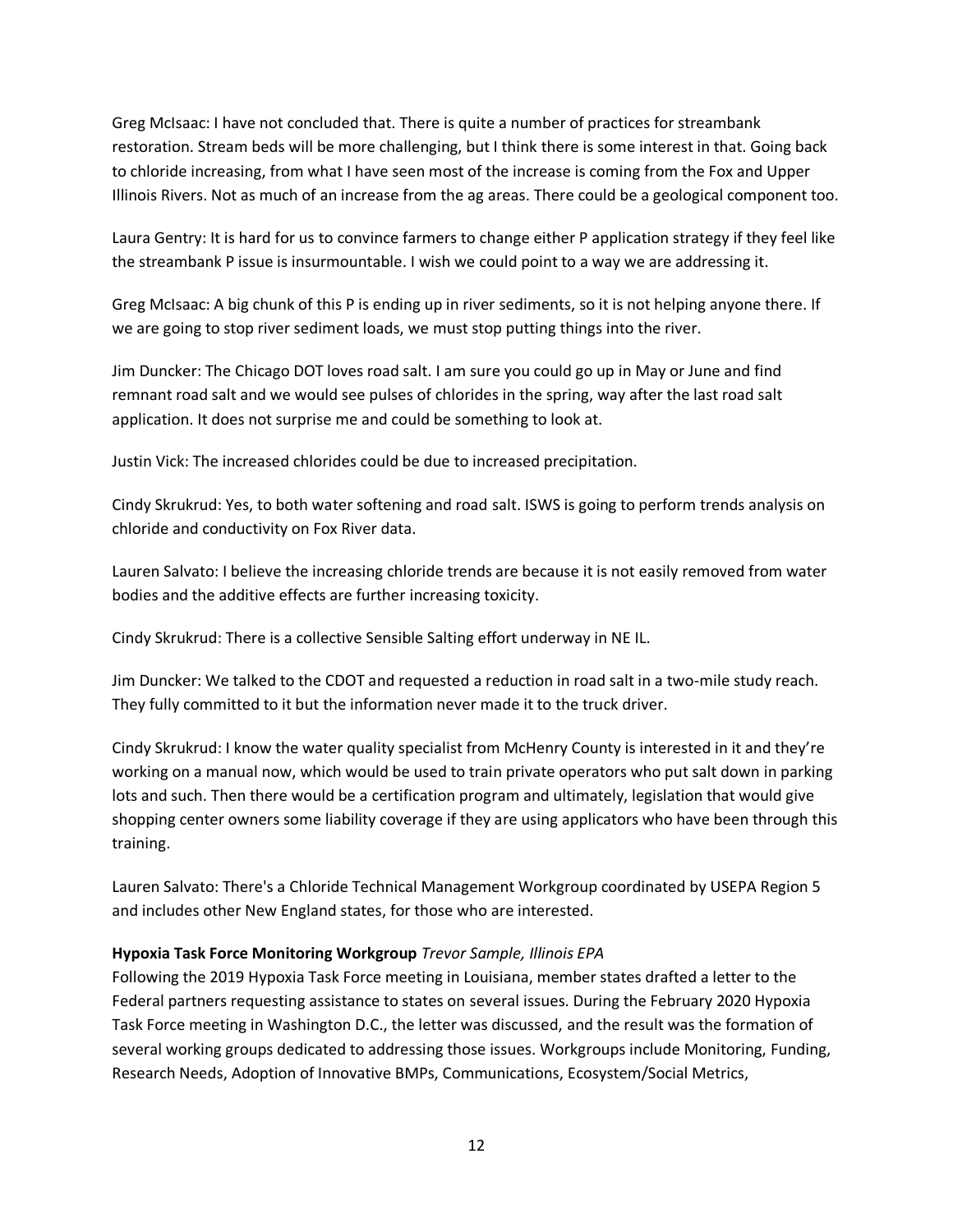Environmental Mitigation. These are in addition to previously established workgroups of WQ Trends, Point, Nonpoint, and the Coordinating Committee.

All meetings were hosted online by USEPA on Adobe Connects. First monthly meeting was held March 19, 2020. Meetings held monthly through April 2021. The objective is "To evaluate funding needs to support existing and potential new monitoring in the Mississippi-Atchafalaya River basin, particularly to track loads and trends in large rivers to help states evaluate progress toward meeting nutrient reduction goals and to support adaptive management of nutrient reduction strategies." They were to focus on what a basin-wide nutrient monitoring network would look like and its funding needs and existing water quality stations near state borders and identify sites where new stations could be established. "Large" rivers defined as being Strahler stream order 6 or above.

USEPA contracted with Tetra Tech to provide an inventory of monitoring data from multiple agencies in the Water Quality Portal. They also worked with National Great Rivers Research and Education Center to coordinate some of the work they are doing for the Trends Workgroup. A survey was sent to each state asking them to verify the results from the inventory and asked whether their agencies are likely to continue to support existing sites and help identify opportunities to establish new sites to meet the objective. Both flow and nutrient concentration data was considered.

The data inventory and state survey results were combined to identify and prioritize sites. Sites were designated as Priority 1 and Priority 2. Priorities based on whether the site was on a large river, proximity to state boundaries/confluence with a larger river, whether site met baseline monitoring criteria (minimum monthly), and historical record of data. Additional monitoring sites proposed by states were also considered. [Trevor showed a map of priority sites for trend and load analysis identified by the Monitoring Workgroup.]

In Illinois, there are eight priority 1 sites (current USGS supergages) and one priority 2 site (potential flow gage on Cache River). Illinois identified four additional priority sites as important to characterize nutrient loads leaving State boundaries (Illinois EPA Ambient sites close to supergages used by U of I for calculating annual loads). The vast majority of the funding request is to fund continued operation of continuous water-quality sensors at eight sites on large rivers leaving State boundaries. A relatively small amount of funding (~\$10,000) was requested for additional sample collection at priority and Stateidentified priority sites, and \$25,000 for stream gaging at the lone priority 2.

The Monitoring Workgroup Chair and State Co-Chair sent a letter and whitepaper to the Hypoxia Task Force informing them that the workgroup had met our objective. Casey Lee presented the workgroup whitepaper during a Hypoxia Task Force Coordinating Committee meeting in May 2021. The whitepaper can be found at: [https://www.epa.gov/ms-htf/monitoring-workgroup-network-evaluation.](about:blank)

# *Discussion*:

Gregg Good: Would letters of support be useful?